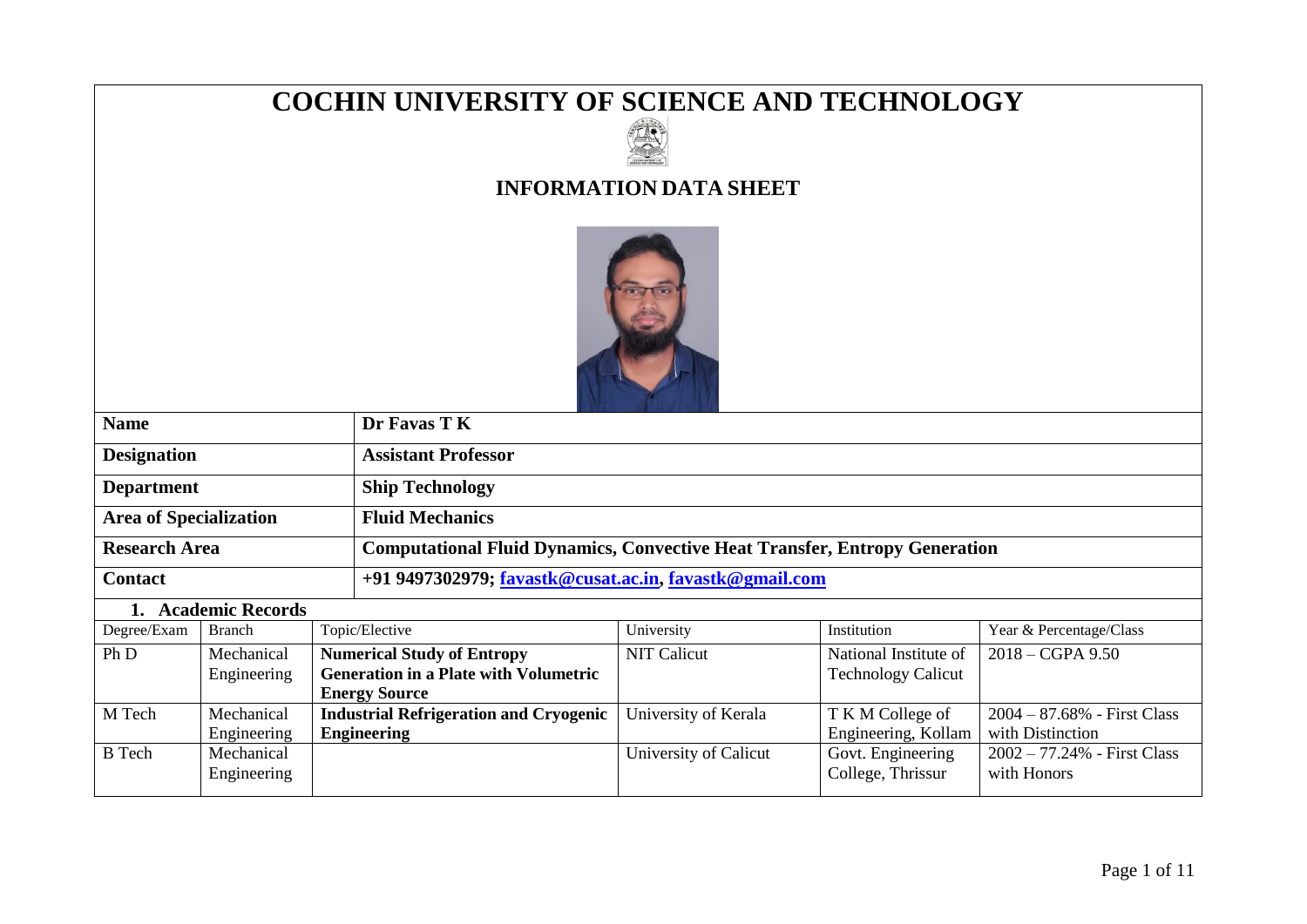| <b>GATE</b>      | Mechanical<br>Engineering                                                                                  |                                                                                                                   |                                                                                              |                                                         |      | $2003 - 91.00$ Percentile                             |                     |
|------------------|------------------------------------------------------------------------------------------------------------|-------------------------------------------------------------------------------------------------------------------|----------------------------------------------------------------------------------------------|---------------------------------------------------------|------|-------------------------------------------------------|---------------------|
| $\overline{2}$   | <b>Research Publications</b>                                                                               |                                                                                                                   |                                                                                              |                                                         |      |                                                       |                     |
|                  | <b>National/International Journals</b>                                                                     |                                                                                                                   |                                                                                              |                                                         |      |                                                       |                     |
| SI.<br>No        | <b>Authors (As</b><br>published in the<br>paper)                                                           | <b>Title</b>                                                                                                      | <b>Journal</b>                                                                               | <b>ISBN/ISSN</b><br>number                              | Year | <b>Volume</b>                                         | Page No             |
| 1.               | T.K. Favas, G.Jilani                                                                                       | Effect of variable thermal conductivity on<br>entropy generation in a plate with internal<br>energy generation    | <b>MATEC</b><br>Web<br>of<br>Conferences                                                     | ISSN 00002012                                           | 2018 | 144                                                   | 04001-10            |
| 2.               | T.K. Favas, G.Jilani                                                                                       | The effect of non-uniform energy<br>generation on entropy generation in a<br>plate being cooled in a fluid medium | Heat and Mass Transfer<br>Research Journal                                                   |                                                         | 2017 | 1(1)                                                  | 35-47               |
| 3.               | T.K. Favas, G.Jilani                                                                                       | Minimization of entropy generation in a<br>plate with non-uniform energy generation                               | Indian Journal of<br>Engineering                                                             | ISSN 2319-7757                                          | 2016 | 13(33)                                                | $53 - 60$           |
| 4.               | T.K. Favas, N.K.<br>Mohammed Sajid,<br>John M. George,<br>K.K. Abdul<br>Rasheed, K.A.<br>Shafi, B. Premlet | Development of an Orifice Pulse Tube<br>Refrigerator                                                              | Indian Journal of<br>Cryogenics                                                              | ISSN: 0379-0479                                         | 2005 | 30(2)                                                 | 70-73               |
|                  | <b>International Conference</b>                                                                            |                                                                                                                   |                                                                                              |                                                         |      |                                                       |                     |
| SI. No           | <b>Authors</b>                                                                                             | <b>Title of the Paper</b>                                                                                         | <b>Conference</b>                                                                            | <b>Venue</b>                                            |      | Year/Date                                             |                     |
| 1.               | T.K. Favas, H.<br><b>Mohammed Faizal</b>                                                                   | The effect of coolant Prandtl number on<br>hotspots in plate type fuel element of a<br>nuclear research reactor   | <b>International Conference</b><br>on Aerospace and<br><b>Mechanical Engineering</b>         | T K M College of<br>Engineering, Kollam                 |      | December 16-18,<br>2021                               |                     |
| 2.               | Renu Raj, T.K.<br>Favas                                                                                    | A review of the computational fluid<br>dynamics investigations on fire safety in<br>ships                         | <b>International Conference</b><br>on Advances in Naval and<br>Ocean Engineering             | Cochin University of<br>Science and Technology          |      | November 19-20,<br>2021 (ISBN: 978-<br>81-952577-5-1) |                     |
| 3.               | <b>Mohammed Faizal</b><br>H, T.K. Favas                                                                    | Computational heat transfer in marine<br>transportation systems - A review                                        | <b>International Conference</b><br>on Advances in Naval and<br>Ocean Engineering             | Cochin University of<br>Science and Technology          |      | November 19-20,<br>$952577 - 5 - 1)$                  | 2021 (ISBN: 978-81- |
| $\overline{4}$ . | T.K. Favas, G. Jilani                                                                                      | Effect of variable thermal conductivity on<br>heat transfer characteristics of a nuclear<br>fuel element          | Fifth International<br>Conference on<br><b>Computational Methods</b><br>for Thermal Problems | Indian Institute of Science<br>(IISc), Bangalore, India |      | July 9-11, 2018                                       |                     |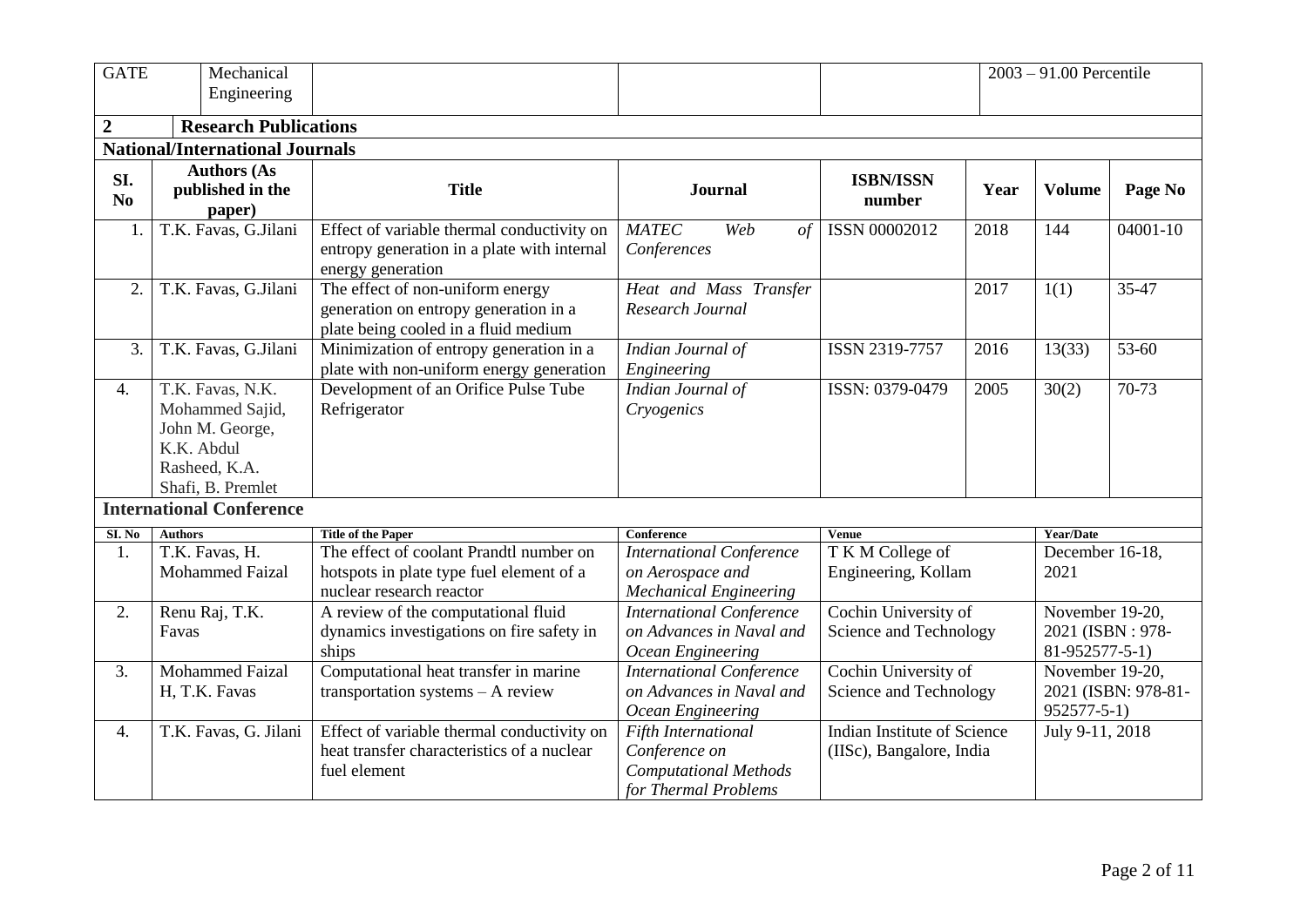| 5.  | T.K. Favas, G. Jilani | Effect of coolant Prandtl number on<br>thermal performance of and entropy<br>generation rates in an energy generating<br>plate    | <b>International Conference</b><br>on Numerical Heat<br>Transfer and Fluid Flow                                             | National Institute of<br>Technology (NIT)<br>Warangal, Telangana, India                      | January 19-21, 2018                                         |
|-----|-----------------------|-----------------------------------------------------------------------------------------------------------------------------------|-----------------------------------------------------------------------------------------------------------------------------|----------------------------------------------------------------------------------------------|-------------------------------------------------------------|
| 6.  | T.K. Favas, G. Jilani | Conjugate heat transfer analysis of an<br>energy generating plate with variable<br>thermal conductivity                           | 1 <sup>st</sup> International<br>Conference on Mechanical<br>Engineering                                                    | Jadavpur University,<br>Kolkata, India                                                       | January 4-6, 2018                                           |
| 7.  | T.K. Favas, G. Jilani | Entropy generation analysis of an energy<br>generating plate dissipating heat into its<br>surrounding fluid medium                | Seventh International<br>Conference on<br>Theoretical, Applied,<br>Computational and<br><b>Experimental Mechanics</b>       | Indian Institute of<br>Technology (IIT)<br>Kharagpur, West Bengal,<br>India                  | December 28-30,<br>2017                                     |
| 8.  | T.K. Favas, G. Jilani | Effect of variable thermal conductivity on<br>entropy generation in a plate with internal<br>energy generation                    | <b>International Conference</b><br>on Research in<br><b>Mechanical Engineering</b><br><b>Sciences</b>                       | Manipal Institute of<br>Technology, Manipal,<br>Karnataka, India,                            | December 21-23,<br>2017                                     |
| 9.  | T.K. Favas, G. Jilani | Thermal performance characteristics of a<br>plate type nuclear fuel element with<br>temperature dependent thermal<br>conductivity | $2^{nd}$ Energy System<br>Modeling and<br><b>Optimization Conference</b>                                                    | NIT Durgapur, West Bengal,<br>India                                                          | December 11-13,<br>2017                                     |
| 10. | T.K. Favas, G. Jilani | Entropy generation minimization in a<br>plate type fuel element of a nuclear<br>fission reactor                                   | <b>International Conference</b><br>and an Exhibition on<br><b>Smart Technologies for</b><br>Green and Sustainable<br>Future | Maulana Azad National<br>Institute of Technology<br>(MANIT) Bhopal, Madhya<br>Pradesh, India | December 8-9, 2017                                          |
| 11. | T.K. Favas, G. Jilani | Effect of variable thermal conductivity on<br>thermal characteristics of an energy<br>generating plate                            | <b>International Conference</b><br>on Frontiers in<br>Engineering, Applied<br>Sciences and Technology                       | NIT Trichy, Tamilnadu,<br>India                                                              | March 31- April 1,<br>2017<br>(ISBN: 978-81-<br>90838-88-7) |
| 12. | T.K. Favas, G. Jilani | Minimization of entropy generation in a<br>plate with non-uniform energy generation                                               | <b>International Conference</b><br>on Trends in Industrial<br>and Mechanical<br>Engineering                                 | MANIT, Bhopal, Madhya<br>Pradesh, India                                                      | February 4-6, 2016                                          |
| 13. | T.K. Favas, G.Jilani  | Entropy generation minimization in a<br>rectangular plate with volumetric energy<br>generation                                    | <b>International Conference</b><br>on Industrial, Mechanical<br>and Production<br>Engineering:                              | MANIT, Bhopal, Madhya<br>Pradesh, India                                                      | 27-29,<br>November<br>2014<br>(ISBN: 978-93-<br>84935-03-0) |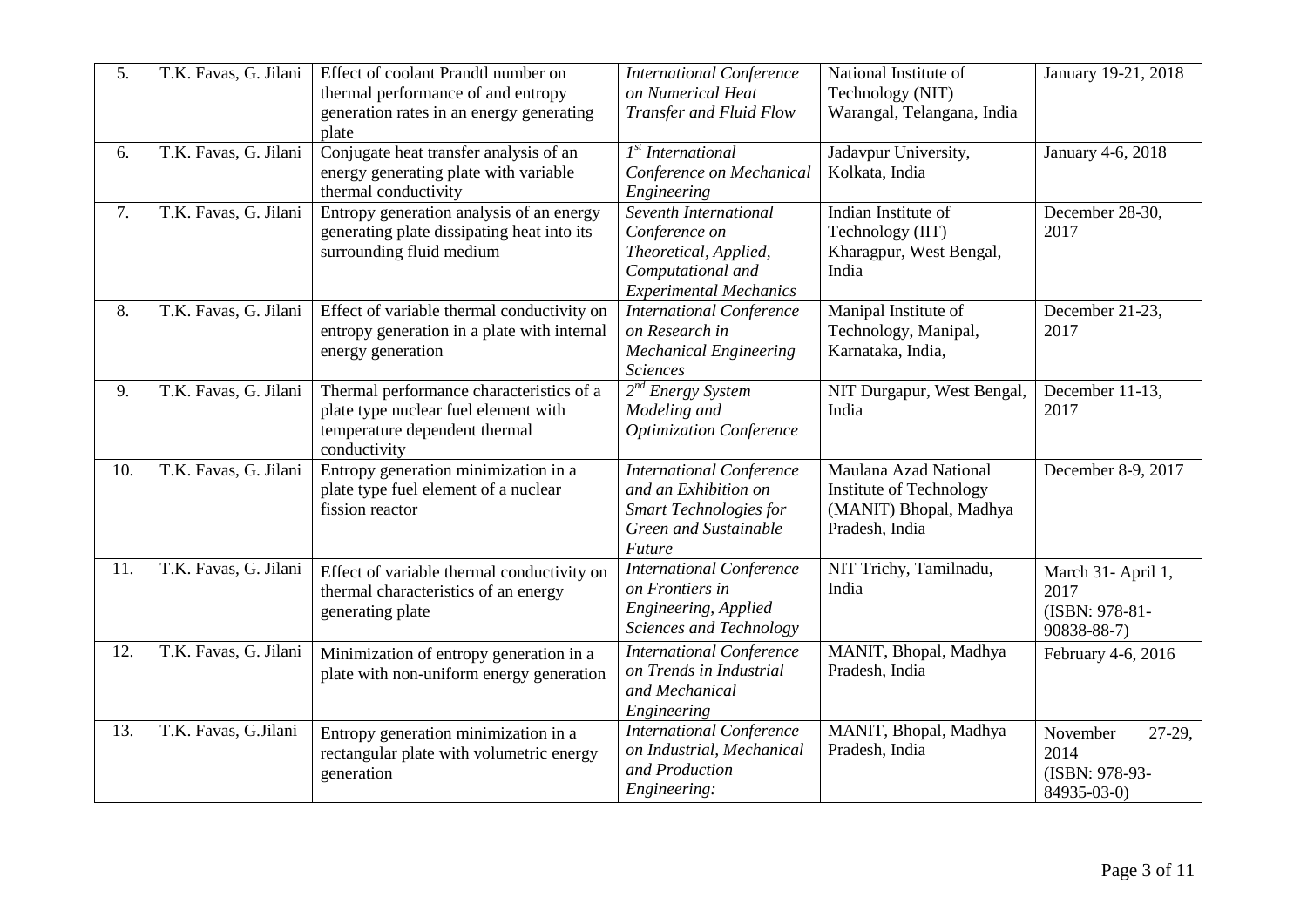|        |                                                                                                             |                                                                                                                                                       | Advancements and<br><b>Current Trends</b>                                            |                                                            |                                                                                                       |
|--------|-------------------------------------------------------------------------------------------------------------|-------------------------------------------------------------------------------------------------------------------------------------------------------|--------------------------------------------------------------------------------------|------------------------------------------------------------|-------------------------------------------------------------------------------------------------------|
|        | <b>National Conference</b>                                                                                  |                                                                                                                                                       |                                                                                      |                                                            |                                                                                                       |
| SI. No | <b>Authors</b>                                                                                              | <b>Title of the Paper</b>                                                                                                                             | <b>Conference</b>                                                                    | <b>Venue</b>                                               | Year/Date                                                                                             |
| 1.     | T.K.Favas, G. Jilani                                                                                        | Conjugate conduction-forced convection<br>heat transfer analysis of a plate type<br>nuclear fuel element dissipating fission<br>heat to liquid sodium | 44 <sup>th</sup> National Conference<br>on Fluid Mechanics and<br><b>Fluid Power</b> | Amrita University, Kollam,<br>Kerala, India                | $14-16$ ,<br>December<br>2017                                                                         |
| 2.     | T.K.Favas, G. Jilani                                                                                        | Numerical study of entropy generation in<br>plate with internal energy generation                                                                     | National Conference on<br>Advances in Thermal<br>Engineering                         | Jadavpur University,<br>Kolkata, India                     | $23-24,$<br>September<br>2016                                                                         |
| 3.     | T.K. Favas, N.K.<br>Mohammed Sajid,<br>John. M. George,<br>K.K. Abdul<br>Rasheed, K.A.<br>Shafi, B. Premlet | Development of an Orifice Pulse Tube<br>Refrigerator                                                                                                  | National Seminar and<br>Conference on Cryogenics<br>and its Frontier<br>Applications | Bengal Engineering College,<br>Shibpur, West Bengal, India | March 25-27, 2004                                                                                     |
|        | <b>Book Chapter</b>                                                                                         |                                                                                                                                                       |                                                                                      |                                                            |                                                                                                       |
| SI. No | <b>Authors</b>                                                                                              | <b>Title of the Chapter</b>                                                                                                                           | <b>Title of the Edited Book</b>                                                      | <b>ISBN/ISSN number</b>                                    | Editor/Publisher/Year                                                                                 |
| 1.     | T.K. Favas, G. Jilani                                                                                       | Minimization of entropy generation in a<br>plate with non-uniform energy generation                                                                   | Trends in Industrial and<br><b>Mechanical Engineering</b>                            | ISBN: 978-93-84935-68-9                                    | Verma A, Soni V K,<br>$K$ (Eds.),<br>Soni P<br>Publihing<br>Excellent<br>New Delhi,<br>House,<br>2016 |

|                    | <b>Experience</b> |                                             |                            |                       |                     |
|--------------------|-------------------|---------------------------------------------|----------------------------|-----------------------|---------------------|
|                    |                   | <b>Teaching – Regular:</b>                  |                            |                       |                     |
| <b>Particulars</b> | SI <sub>No.</sub> | <b>Institution</b>                          | Post held                  | Period                | No. of years/months |
|                    |                   |                                             |                            |                       |                     |
|                    |                   | Cochin University of Science and Technology | <b>Assistant Professor</b> | 06.11.2020 to Present | l year 6 months     |
|                    |                   | National Institute of Technology Calicut    | <b>Ad-hoc Faculty</b>      | 11.12.2017 to         | 4 months            |
|                    |                   |                                             |                            | 24.04.2018            |                     |
|                    | 2.                | National Institute of Technology Calicut    | <b>Ad-hoc Faculty</b>      | 10.07.2017 to         | 4 months            |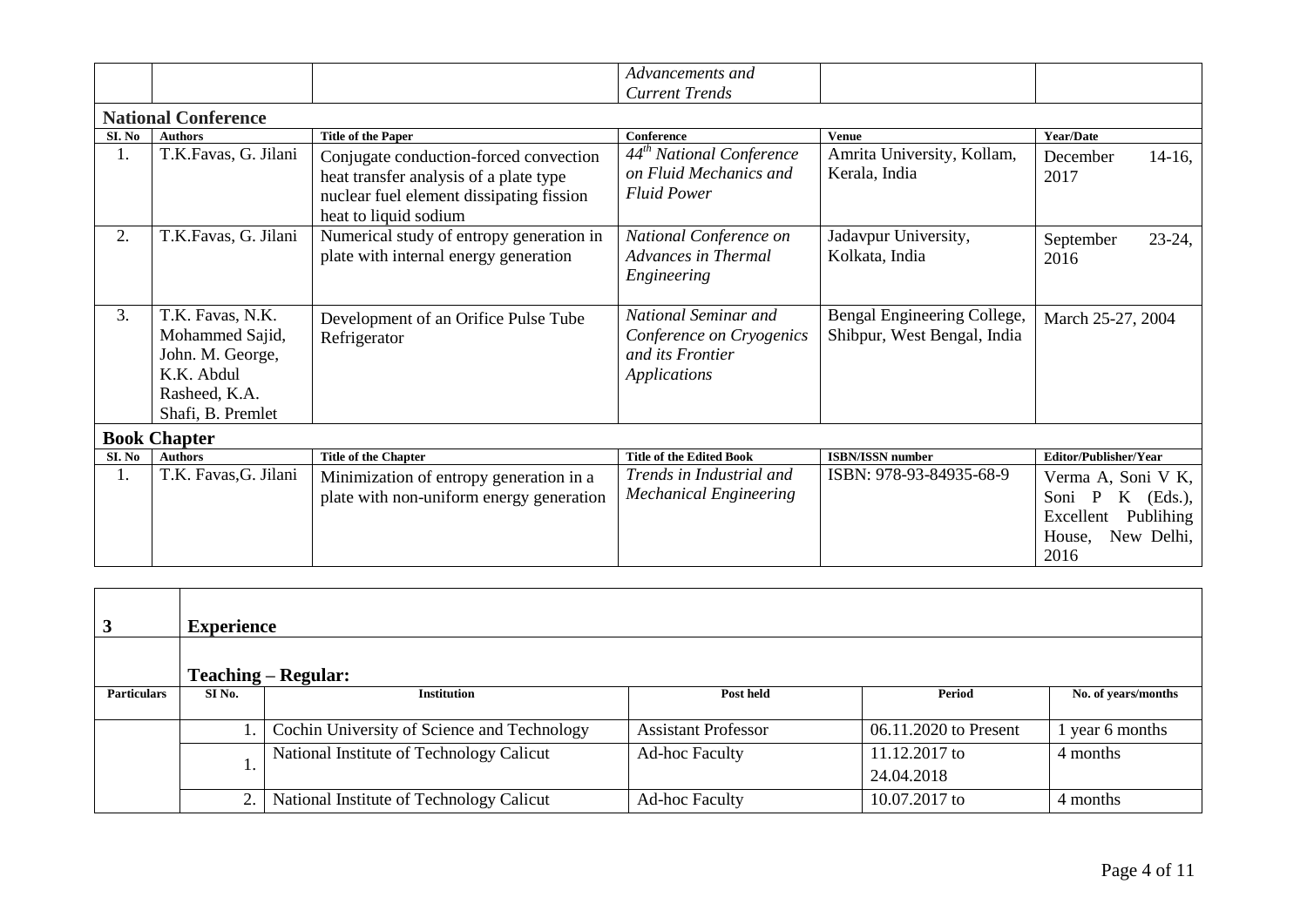|                         |                                                                                                                                                |                                                                                                                                                   |                              | 06.12.2017     |                  |  |
|-------------------------|------------------------------------------------------------------------------------------------------------------------------------------------|---------------------------------------------------------------------------------------------------------------------------------------------------|------------------------------|----------------|------------------|--|
|                         | 3.                                                                                                                                             | National Institute of Technology Calicut                                                                                                          | <b>Ad-hoc Faculty</b>        | 15.07.2016 to  | 4 months         |  |
|                         |                                                                                                                                                |                                                                                                                                                   |                              | 07.12.2016     |                  |  |
|                         | 4.                                                                                                                                             | National Institute of Technology Calicut                                                                                                          | <b>Ad-hoc Faculty</b>        | 23.12.2015 to  | 5 months         |  |
|                         |                                                                                                                                                |                                                                                                                                                   |                              | 26.05.2016     |                  |  |
|                         | 5.                                                                                                                                             | National Institute of Technology Calicut                                                                                                          | <b>Ad-hoc Faculty</b>        | 27.07.2015 to  | 4 months         |  |
|                         |                                                                                                                                                |                                                                                                                                                   |                              | 22.12.2015     |                  |  |
|                         | 6.                                                                                                                                             | National Institute of Technology Calicut                                                                                                          | <b>Ad-hoc Faculty</b>        | 06.01.2015 to  | 5 months         |  |
|                         |                                                                                                                                                |                                                                                                                                                   |                              | 10.06.2015     |                  |  |
|                         | 7.                                                                                                                                             | National Institute of Technology Calicut                                                                                                          | <b>Ad-hoc Faculty</b>        | 06.08.2014 to  | 4 months         |  |
|                         |                                                                                                                                                |                                                                                                                                                   |                              | 30.12.2014     |                  |  |
|                         | 8.                                                                                                                                             | National Institute of Technology Calicut                                                                                                          | <b>Ad-hoc Faculty</b>        | 16.12.2013 to  | 5 months         |  |
|                         |                                                                                                                                                |                                                                                                                                                   |                              | 19.05.2014     |                  |  |
|                         | 9.                                                                                                                                             | National Institute of Technology Calicut                                                                                                          | <b>Ad-hoc Faculty</b>        | 16.07.2013 to  | 4 months         |  |
|                         |                                                                                                                                                |                                                                                                                                                   |                              | 09.12.2013     |                  |  |
|                         | 10.                                                                                                                                            | MES College of Engineering, Kuttippuram                                                                                                           | Lecturer in Mechanical       | 01.10.2004 to  | 4 years 3 months |  |
|                         |                                                                                                                                                |                                                                                                                                                   | Engineering                  | 16.01.2009     |                  |  |
|                         | <b>Teaching – Visiting/Part Time</b>                                                                                                           |                                                                                                                                                   |                              |                |                  |  |
|                         |                                                                                                                                                | National Institute of Technology Calicut                                                                                                          | Part Time Teaching           | January 2009 - | 4 years          |  |
|                         | 1.                                                                                                                                             |                                                                                                                                                   | Assistantship (as part of    | December 2013  |                  |  |
|                         |                                                                                                                                                |                                                                                                                                                   | MHRD scholarship)            |                |                  |  |
|                         | $\overline{2}$ .                                                                                                                               | <b>MES College Mampad</b>                                                                                                                         | Visiting Faculty to MSc Food | 2005-2006      | 5 months         |  |
|                         |                                                                                                                                                |                                                                                                                                                   | Technology                   |                |                  |  |
| <b>Industrial/Other</b> |                                                                                                                                                |                                                                                                                                                   |                              |                |                  |  |
|                         | 1.                                                                                                                                             | Kerala Water Authority                                                                                                                            | <b>Assistant Engineer</b>    | 26.04.2018 to  | 2 years 6 months |  |
|                         |                                                                                                                                                |                                                                                                                                                   |                              | 05.11.2020     |                  |  |
|                         | $\overline{2}$ .                                                                                                                               | Travancore Cochin Chemicals Limited                                                                                                               | <b>Unpaid Apprentice</b>     | August 2002 -  | 2 months         |  |
|                         |                                                                                                                                                |                                                                                                                                                   |                              | September 2002 |                  |  |
| <b>Subjects Taught:</b> |                                                                                                                                                |                                                                                                                                                   |                              |                |                  |  |
|                         |                                                                                                                                                | Undergraduate Level - Computational Methods in Engineering, Computer Programming, Thermodynamics, Thermodynamics and Heat Transfer, Applied       |                              |                |                  |  |
|                         |                                                                                                                                                | Thermodynamics, Environmental Studies for Mechanical Engineers, Basic Mechanical Engineering, Fluid Mechanics, Advanced Mechanics of Flow, Design |                              |                |                  |  |
|                         | of Heat Transfer Equipments, Refrigeration and Air-conditioning, Advanced Mechanics of Solids, Machine Design, Principles of Management, Metal |                                                                                                                                                   |                              |                |                  |  |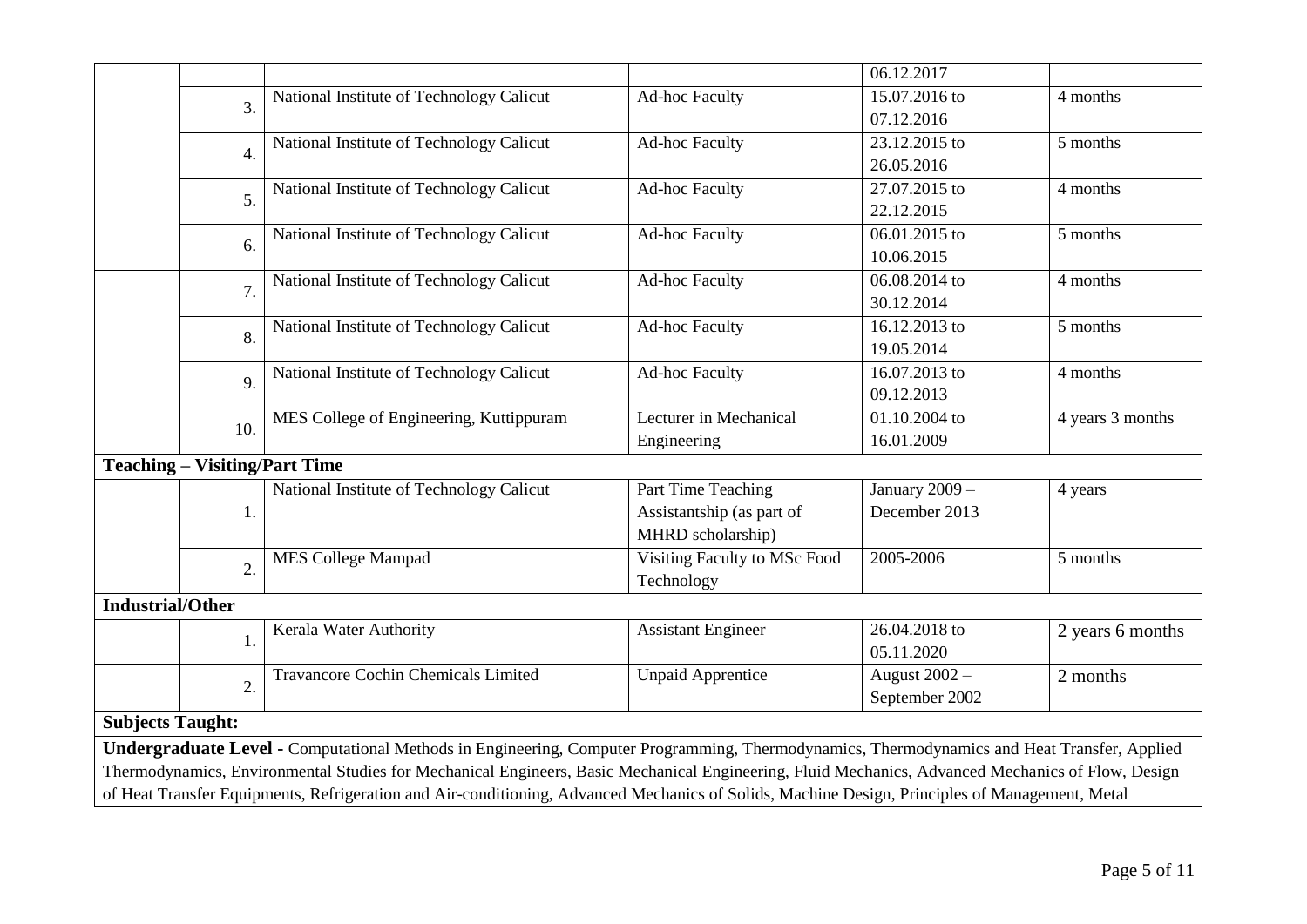Forming, Material Science, Computational Fluid Dynamics in Marine Technology, Marine Pollution Prevention and Management, Fluid Mechanics – II

**PG/Ph D Level -** Analytical Methods in Heat Transfer II (Convective Heat Transfer), Advanced Instrumentation, Non-conventional Energy Systems, Advanced Fluid Mechanics, Advanced Refrigeration Systems

#### **Academic Responsibilities**

- Coordinator, PhD Admissions, Department of Ship Technology, CUSAT (Since July 2021 onwards)
- Coordinator, Department Research Committee, Department of Ship Technology (Since July 2021 onwards)
- Participated actively in NAAC Accreditation Works at CUSAT during 2020-2022
- Participated actively in NBA Accreditation Works at NIT Calicut during 2016-2017
- Lab-in-Charge, Heat Transfer Laboratory, MES College of Engineering, Kuttippuram, 2007-2008

## **4. Participation in Training Programs/Workshops**

| SI <sub>No.</sub> | <b>Duration</b> | <b>Title</b>                                   | <b>Agency</b>                    | <b>Institution</b>      | Period            |
|-------------------|-----------------|------------------------------------------------|----------------------------------|-------------------------|-------------------|
|                   | One Day         | <b>Bringing Research Focus</b>                 | <b>IEEE</b>                      | <b>IEEE Kochi</b>       | April 07, 2022    |
| $\overline{c}$    | Five            | Advanced Modeling and Innovations in Water     | NIT Hamirpur                     | <b>NIT Hamirpur</b>     | February $28 -$   |
|                   | Days            | Resources Engineering and Management           |                                  |                         | March 04, 2022    |
| $\overline{3}$    |                 | Golden Jubilee Celebratory Workshop on Writing | Elsevier and CUSAT Library       | Cochin University of    | December 14, 2021 |
|                   | One Day         | Quality Research Articles and Identifying      |                                  | Science and Technology  |                   |
|                   |                 | Relevant Journals to Read and Publish in       |                                  |                         |                   |
| 4                 | One Day         | Inspiring Innovation at CUSAT with IEEE        | <b>IEEE</b> and CUSAT Library    | Cochin University of    | October 28, 2021  |
|                   |                 | Research                                       |                                  | Science and Technology  |                   |
| 5                 | Three           | IEEE Mini POCO Workshop 2021                   | <b>IEEE Kochi Subsection and</b> | <b>IEEE Kochi</b>       | September 02-04,  |
|                   | Days            |                                                | <b>APJ KTU</b>                   |                         | 2021              |
| 6                 | One Day         | National Educational Policy 2020 : Way Ahead   | Rajkiya Engineering Collge,      | Rajkiya Engineering     | August 27, 2021   |
|                   |                 |                                                | Mainpuri, UP                     | Collge, Mainpuri, UP    |                   |
| 7                 | One             | Computational Fluid Dynamics - A Potential     | Centurion University of          | Centurion University of | July 26-30, 2021  |
|                   | Week            | <b>Engineering Tool</b>                        | Technology and Management,       | Technology and          |                   |
|                   |                 |                                                | Odisha                           | Management, Odisha      |                   |
| 8                 | Three           | Technological Advancements in Naval, Defense   | NS Raju Institute of             | NS Raju Institute of    | July 08-10, 2021  |
|                   |                 | and Space Applications: An industry 5.0        | Technology, Visakhapatnam        | Technology,             |                   |
|                   | Days            | Approach                                       |                                  | Visakhapatnam           |                   |
| 9                 | One Day         | A Digital Passage: Progressive Tools for       | Kunjali Marakkar School of       | Kunjali Marakkar        | July 06, 2021     |
|                   |                 | Maritime Research and Development: An          | Marine Engineering, CUSAT        | School of Marine        |                   |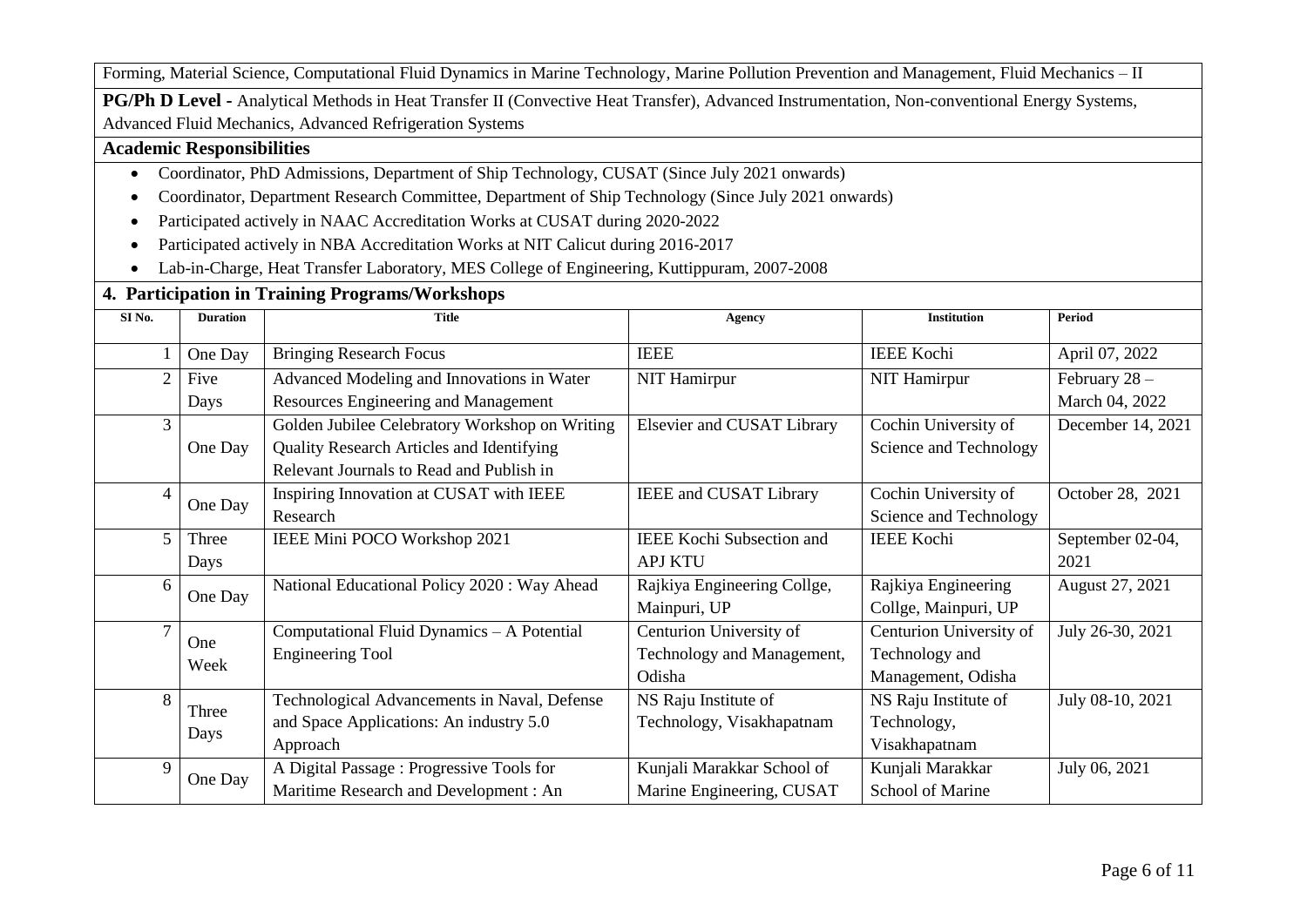|    |          | Industry 5.0 Approach                                  |                              | Engineering, CUSAT     |                   |
|----|----------|--------------------------------------------------------|------------------------------|------------------------|-------------------|
| 10 | One      | <b>Prudent Teaching Dynamics</b>                       | <b>IQAC</b>                  | SAFI Institute of      | June 21-28, 2021  |
|    | Week     |                                                        |                              | Advanced Study, Kerala |                   |
| 11 | One      | Online Induction Program for Newly Recruited           | Centre for Employee          | <b>CUSAT</b>           | March 17 - April  |
|    | Month    | <b>Teachers</b>                                        | <b>Empowerment and Skill</b> |                        | 16, 2021          |
|    |          |                                                        | Acquisition (CEESA)          |                        |                   |
| 12 | One      | <b>Advanced Computational Techniques in Water</b>      | Department of Civil          | <b>NIT Hamirpur</b>    | March 01-05, 2021 |
|    | Week     | Resources Engineering and Management (ACT-             | Engineering                  |                        |                   |
|    |          | <b>WREM 2021)</b>                                      |                              |                        |                   |
| 13 |          | NEP 2020 : Implementation and Implications in          | School of Engineering under  | <b>CUSAT</b>           | February 25, 2021 |
|    | One day  | <b>HEI</b>                                             | <b>TEQIP III</b>             |                        |                   |
| 14 | Two days | New Examination Reforms (AICTE)                        | School of Engineering under  | <b>CUSAT</b>           | February 18-19,   |
|    |          |                                                        | <b>TEQIP III</b>             |                        | 2021              |
| 15 | One      | Modern Pedagogical Techniques for Effective            | <b>AICTE-ATAL</b>            | NRI Institute of       | February 08-12,   |
|    | Week     | Teaching & Learning                                    |                              | Technology, Andhra     | 2021              |
|    |          |                                                        |                              | Pradesh                |                   |
| 16 | One      | <b>Blended Learning and Flipped Classroom</b>          | <b>AICTE-ATAL</b>            | Vellore Institute of   | January 18-22,    |
|    | Week     |                                                        |                              | Technology             | 2021              |
| 17 | One      | <b>CFD</b>                                             | <b>AICTE-ATAL</b>            | LBS College of         | January 04-08,    |
|    | Week     |                                                        |                              | Engineering, Kasaragod | 2021              |
| 18 | One day  | <b>Online Tools for Research</b>                       | Department of Ship           | <b>CUSAT</b>           | December 20, 2020 |
|    |          |                                                        | Technology                   |                        |                   |
| 19 | One day  | The Art of Writing and Publishing Research             | Department of Ship           | <b>CUSAT</b>           | November 24,      |
|    |          | Papers in International Journals                       | Technology                   |                        | 2020              |
| 20 |          | Hydraulic Layout and Design of Water Supply            | Kerala Water Authority       | Centre for Water       | January 14, 2020  |
|    | One day  | Components                                             | (KWA)                        | Education,             |                   |
|    |          |                                                        |                              | Thiruvananthapuram     |                   |
| 21 |          | Material Management an Purchase Rules                  | <b>KWA</b>                   | Centre for Water       | October 25, 2019  |
|    | One day  |                                                        |                              | Education,             |                   |
|    |          |                                                        |                              | Thiruvananthapuram     |                   |
| 22 | Three    | <b>Induction Level Training to Assistant Engineers</b> | <b>KWA</b>                   | Centre for Water       | July 29-August 09 |
|    | Weeks    |                                                        |                              | Education,             | & September 23-   |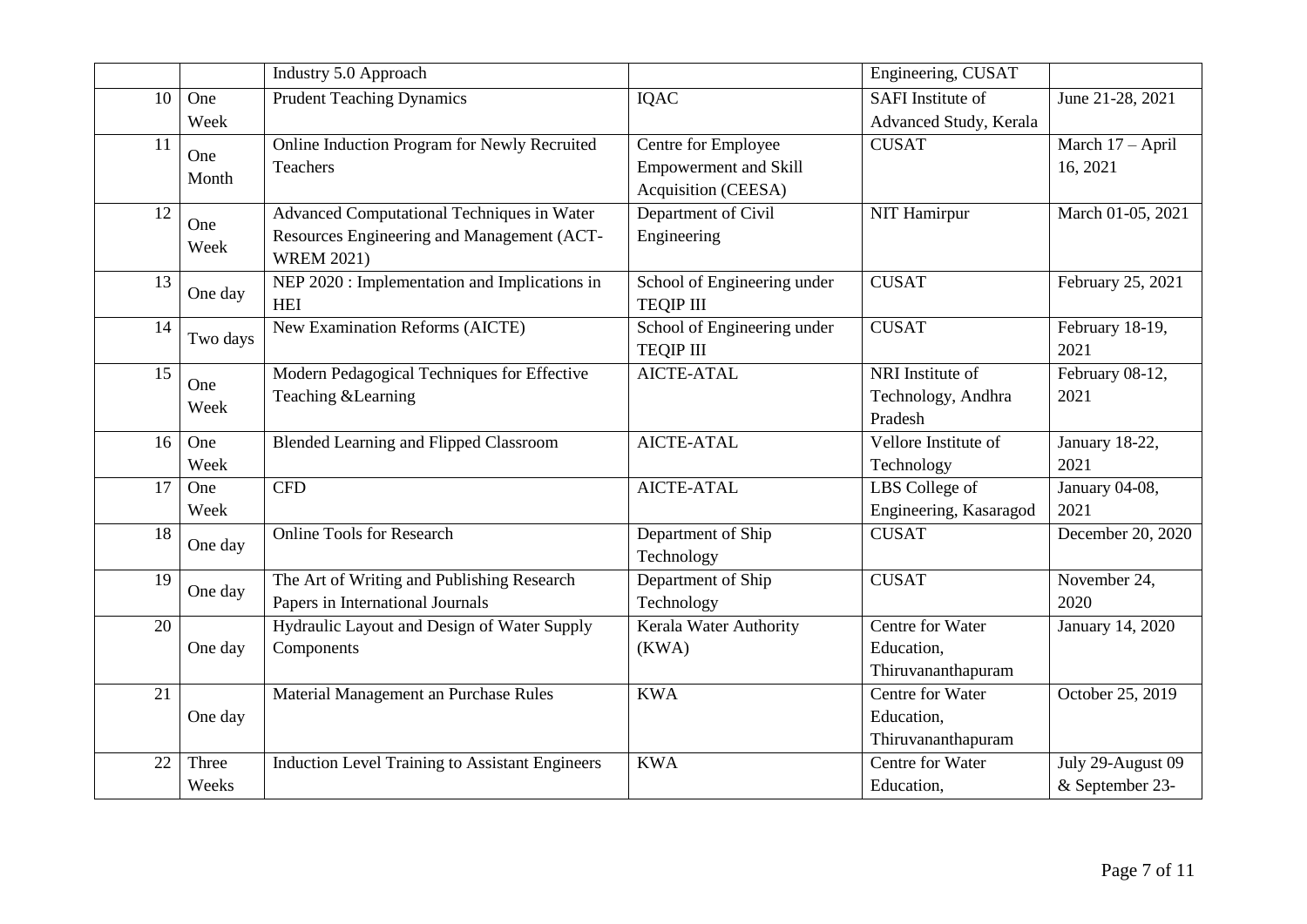|    |               |                                                                                                         |                                         | Thiruvananthapuram                                                | 27, 2019                |
|----|---------------|---------------------------------------------------------------------------------------------------------|-----------------------------------------|-------------------------------------------------------------------|-------------------------|
| 23 | Three<br>days | IT Enabled Application in Water Supply and<br><b>Sewerage Projects</b>                                  | The Institution of Engineers<br>(India) | <b>Engineering Staff</b><br>College of India (ESCI),<br>Hyderabad | July 09-11, 2019        |
| 24 | One day       | Handling of Chlorine and Use of Breathing<br>Apparatus                                                  | <b>TCC</b>                              | The Travancore -<br>Cochin Chemicals Ltd.<br>Kochi                | June 13, 2019           |
| 25 | Three<br>days | Water Transmission and Distribution Engineering                                                         | <b>KWA</b>                              | Centre for Water<br>Education,<br>Thiruvananthapuram              | February 12-14,<br>2019 |
| 26 | One day       | Design and Selection of Pump sets                                                                       | <b>KWA</b>                              | Centre for Water<br>Education,<br>Thiruvananthapuram              | January 16, 2019        |
| 27 | One<br>Week   | Computer Aided Design of Pipelines and Pipe<br>Networks for Water Supply and Sewerage<br><b>Systems</b> | <b>CPHEEO</b>                           | <b>VNIT Nagpur</b>                                                | December 06-12,<br>2018 |
| 28 | Two days      | Operation and Maintenance of Pumps and Motors                                                           | <b>KWA</b>                              | Centre for Water<br>Education,<br>Thiruvananthapuram              | November 21-22,<br>2018 |
| 29 | One day       | Research Writing: Technical and Language<br>Aspects                                                     | AICTE-MHRD-TEQIP-II                     | <b>NIT Calicut</b>                                                | February 28, 2016       |
| 30 | Two days      | <b>National Meet for Research Scholars</b>                                                              | TEQIP-II                                | <b>NIT Calicut</b>                                                | July 3-4, 2015          |
| 31 | Four days     | <b>Instructional Design and Pedagogical Aspects of</b><br><b>Engineering Education</b>                  | MHRD-TEQIP                              | <b>NIT Calicut</b>                                                | January 2-5, 2014       |
| 32 | One<br>Week   | Development in Air-Conditioning and Ventilation                                                         | <b>AICTE, New Delhi</b>                 | <b>IIT Madras</b>                                                 | August 16-22,2008       |
| 33 | One<br>Week   | Marketing Strategy for Small and Medium<br>Enterprises in the Changing Global Scenario                  | AICTE-ISTE                              | MES College of<br>Engineering,<br>Kuttippuram                     | June 23-28, 2008        |
| 34 | One<br>Week   | Advances in Thermal Management of Electronic<br><b>Systems</b>                                          | <b>AICTE-ISTE</b>                       | TKM College of<br>Engineering, Kollam                             | June 16-21, 2008        |
| 35 | One           | <b>Instructional Design and Delivery</b>                                                                | NITTR Chennai - QIP                     | MES College of                                                    | March 14-19,            |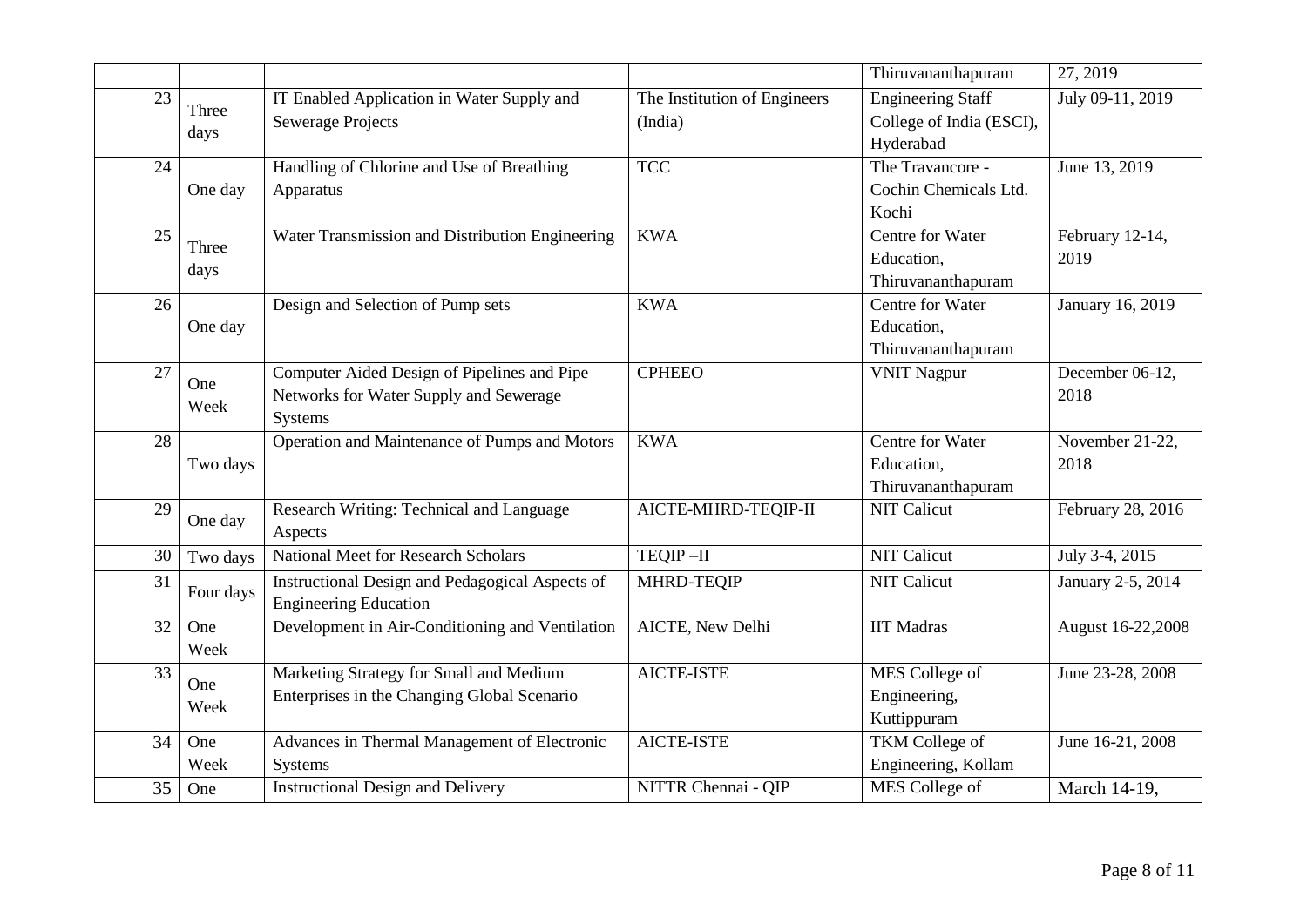|                | Week                                                   |                                                          |                               | Engineering,                | 2005              |
|----------------|--------------------------------------------------------|----------------------------------------------------------|-------------------------------|-----------------------------|-------------------|
|                |                                                        |                                                          |                               | Kuttippuram                 |                   |
| 36             |                                                        | Marine and Industrial Refrigeration                      | <b>CIFNET</b>                 | Central Institute of        | October 13-23.    |
|                | Two                                                    |                                                          |                               | Fisheries, Nautical and     | 2003              |
|                | Weeks                                                  |                                                          |                               | Engineering Training,       |                   |
|                |                                                        |                                                          |                               | Kochi                       |                   |
| 37             | One                                                    | Vocational Training in Oxygen Plant of Titanium          | <b>KMML</b>                   | The Kerala Minerals and     | September 01-05,  |
|                | Week                                                   | Dioxide Pigment Unit                                     |                               | Metals Ltd, Kollam          | 2003              |
| 38             | Two                                                    | Industrial<br>Training<br>Mechanical<br>at               | <b>TCC</b>                    | <b>Travancore Cochin</b>    | July-August,      |
|                |                                                        | <b>Maintenance Department</b>                            |                               | Chemicals (TCC)             | 2002              |
|                | months                                                 |                                                          |                               | Limited, Cochin             |                   |
| 39             |                                                        | <b>Essay Workshop</b>                                    | Kerala Sahithya Academy       | Prof.P. Sankaran            | November 18 &     |
|                | Two days                                               |                                                          |                               | Nambiar Foundation,         | 25, 2000          |
|                |                                                        |                                                          |                               | Thrissur                    |                   |
| 40             |                                                        | Training Program on Energy Conservation and              | EMC-Kerala & ISTE             | <b>Energy Management</b>    | August 25-26,     |
|                | Two days                                               | Audit                                                    | Thiruvananthapuram            | Centre-Kerala,              | 2000              |
|                |                                                        |                                                          |                               | Thiruvananthapuram          |                   |
|                |                                                        | <b>Conferences/Seminars Organized</b>                    |                               |                             |                   |
| SI No.         |                                                        | <b>Title</b>                                             | <b>Responsibility</b>         | Held at/Organized by        | <b>Period</b>     |
| 1.             |                                                        | Golden Jubilee International Conference on Sustainable   | Co-chair, Editor-Book of      | Cochin University of        | April 21-22, 2022 |
|                |                                                        | Technologies and Innovations for Industry 4.0            | Abstracts                     | Science and Technology      |                   |
| 2.             |                                                        | Erudite Lecture by Dr. Gopu R Potty on Research          | Coordinator                   | Cochin University of        | December 06, 2021 |
|                |                                                        | Opportunities in Naval and Ocean Engineering             |                               | Science and Technology      |                   |
| 3.             |                                                        | International Conference on Advances in Naval and Ocean  | Joint convener, Editor-       | Cochin University of        | November 19-20,   |
|                | Engineering                                            |                                                          | <b>Conference Proceedings</b> | Science and Technology      | 2021              |
| 4.             | International Webinar on Landslides in Kerala: Driving |                                                          | Coordinator                   | Science for Humanity        | November 06,      |
|                | <b>Factors and Mitigation Measures</b>                 |                                                          |                               |                             | 2021              |
| 5 <sub>1</sub> |                                                        | International Webinar on Science in the Post Covid Era - | Coordinator                   | <b>Science for Humanity</b> | April 03, 2021    |
|                |                                                        | <b>Challenges and Opportunities</b>                      |                               |                             |                   |
| 6.             |                                                        | International Conference on Advances in Tribology        | Member, Cultural Program      | <b>NIT Calicut</b>          | February 21-24,   |
|                |                                                        |                                                          | Committee                     |                             | 2014              |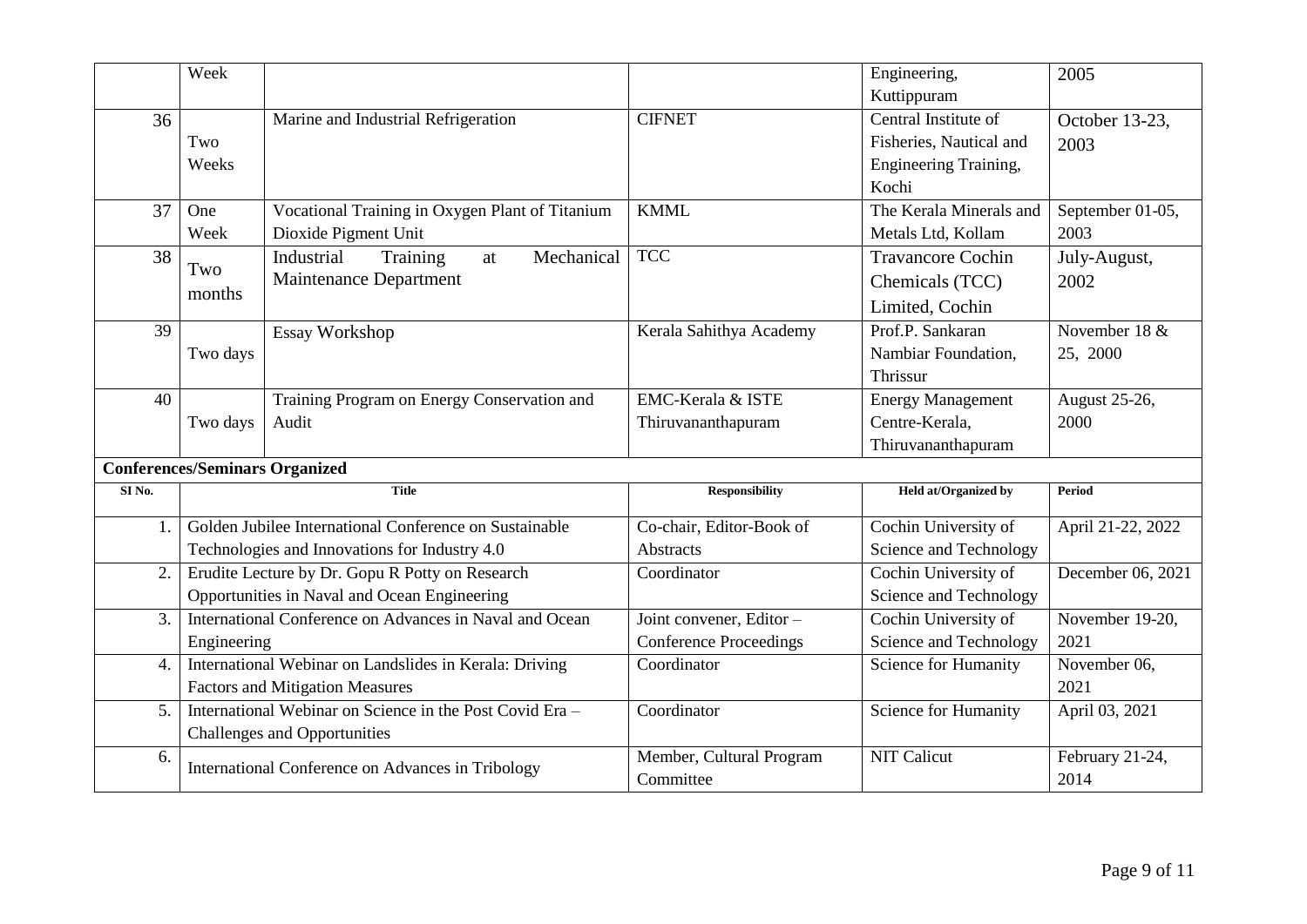|                   |                                | 5. Membership in Academic Bodies/Professional Organizations |                                                                             |                           |                  |  |
|-------------------|--------------------------------|-------------------------------------------------------------|-----------------------------------------------------------------------------|---------------------------|------------------|--|
| SI <sub>No.</sub> | Organization<br><b>Details</b> |                                                             |                                                                             |                           |                  |  |
|                   |                                |                                                             |                                                                             |                           |                  |  |
|                   |                                | Indian Society for Technical Education                      | Life Member - LM 51087                                                      |                           |                  |  |
|                   | <b>6. Research Projects</b>    |                                                             |                                                                             |                           |                  |  |
| SI <sub>No.</sub> |                                | <b>Title</b>                                                |                                                                             | <b>Agency and Details</b> |                  |  |
| 1.                |                                | Numerical Prediction of Hotspots and Entropy Generation in  | Seed Money for New Research Initiatives (SMNRI) under State Plan Grant of   |                           |                  |  |
|                   |                                | Energy Generating Components Cooled by Nanofluids/Liquid    | Cochin University of Science and Technology – Rs 1 Lakh (Period – 2years) – |                           |                  |  |
|                   |                                | Metals by considering Temperature Dependency of Thermo-     | Ongoing                                                                     |                           |                  |  |
|                   | physical Properties            |                                                             |                                                                             |                           |                  |  |
|                   | <b>7. Extension Activities</b> |                                                             |                                                                             |                           |                  |  |
|                   | SINo.                          | <b>Responsibility</b>                                       | <b>Title</b>                                                                | <b>Institution</b>        | <b>Period</b>    |  |
|                   | 1.                             |                                                             | <b>International Conference on</b>                                          | Cochin University of      | November 19-20,  |  |
|                   |                                | <b>Co-chair, Reviewer</b>                                   | Advances in Naval and Ocean                                                 | Science and Technology    | 2021             |  |
|                   |                                |                                                             | Engineering                                                                 |                           |                  |  |
|                   | 2.                             |                                                             | <b>Students Induction Program</b>                                           | Cochin University of      | October 28-      |  |
|                   |                                | <b>Invited Talk on Flourish in the Campus</b>               |                                                                             | Science and Technology    | November 05,     |  |
|                   |                                |                                                             |                                                                             |                           | 2021             |  |
|                   | 3.                             | <b>Inaugural Message</b>                                    | Reading Week                                                                | <b>GHSS Muthuvallur,</b>  | June 19-25, 2021 |  |
|                   |                                |                                                             |                                                                             | Malappuram                |                  |  |
|                   | 4.                             | <b>Author of Technical Article</b>                          | Ezhthappednda Pareekshana-                                                  | AKWAO NEWS (Vol 6,        | January, 2021    |  |
|                   |                                |                                                             | Nireekshana-Gaveshanangal                                                   | No: 1)                    |                  |  |
|                   | 5.                             |                                                             | <b>International Conference on</b>                                          | Yenepoya Institute of     | December 19-20,  |  |
|                   |                                | <b>Reviewer</b> – Technical Papers                          | Frontiers in Engineering,                                                   | Technology, Moodbidri,    | 2020             |  |
|                   |                                |                                                             | Science and Technology                                                      | Mangaluru                 |                  |  |
|                   |                                |                                                             | (ICFEST 2020)                                                               |                           |                  |  |
|                   | 6.                             |                                                             | International Conference on                                                 | National Institute of     | September 10-12, |  |
|                   |                                | Certificate of Excellence in Reviewing in                   | <b>Computational Sciences:</b>                                              | <b>Technology Calicut</b> | 2020             |  |
|                   |                                | recognition of outstanding contribution to the              | Modelling, Computing and                                                    |                           |                  |  |
|                   |                                | quality of AIP/CCIS Springer Proceedings 2020               | <b>Soft Computing (CSMCS</b>                                                |                           |                  |  |
|                   |                                |                                                             | 2020)                                                                       |                           |                  |  |